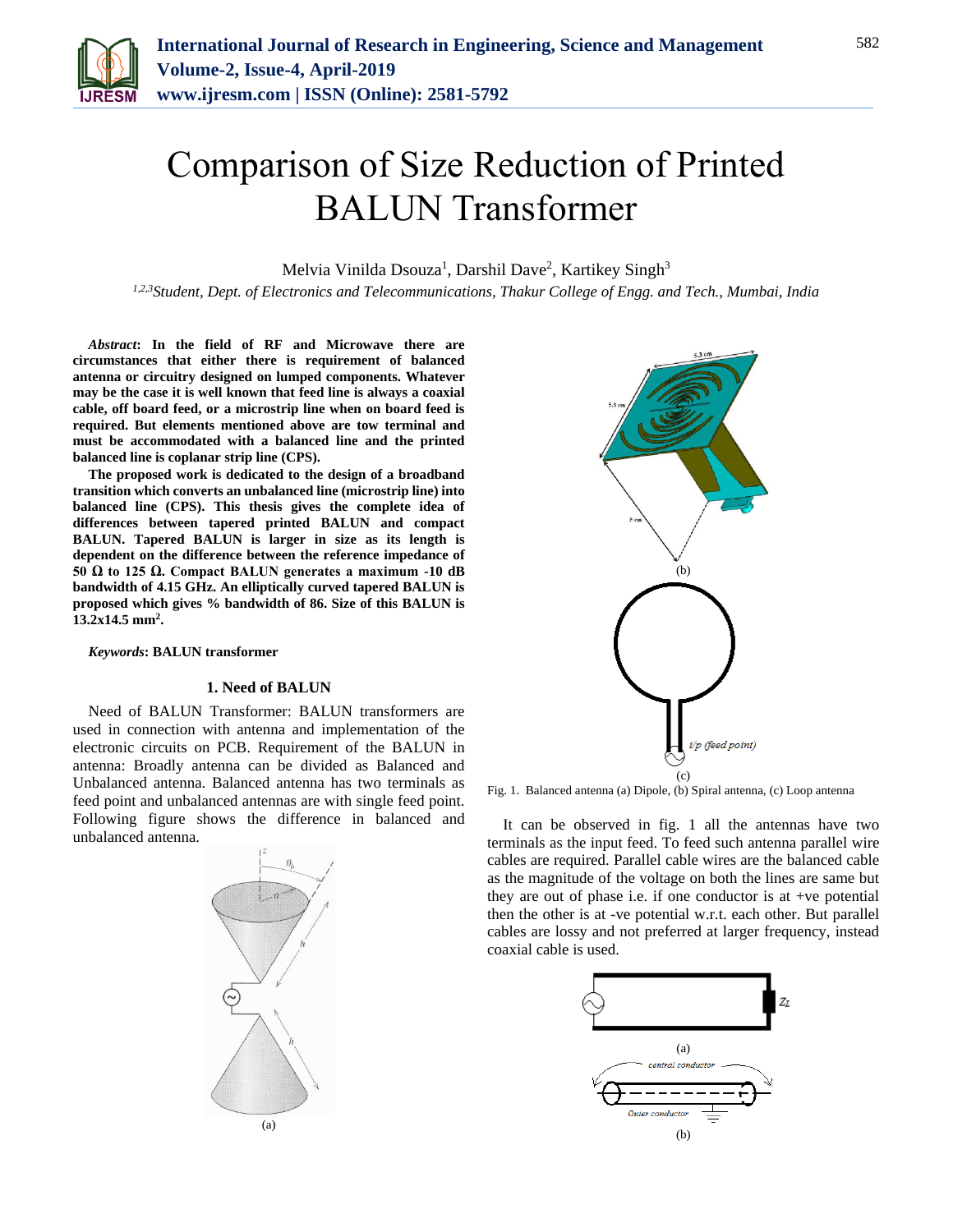

### Fig. 2. (a) Balanced Cable (b)Unbalanced Cable

But coaxial cable is unbalanced cable since outer conductor is always at ground and the central conductor carries the +ve and -ve cycle of sinusoidal signal. Therefore, this cable cannot be directly connected with the BALANCED antennas since one of the terminal will always be at ground and the antenna does not perform as per the requirement. Other than these parallel cables are lossy at higher frequency and are avoided in high frequency application. So there is requirement of a device which can convert the unbalanced coaxial feed into balanced feed (parallel feed). Approximation of coaxial feed is printed microstrip line so microstrip line is also an unbalanced line and is used to feed microstrip antenna (unbalance antenna). Microstrip line comprises of signal line and ground line (plane) just like the coaxial cable.



The Fig. 4 shows the coplanar line which is similar to parallel lines. Since balanced antenna cannot be fed with unbalanced line a device is required which will convert unbalanced line into balanced line i.e. balanced microstrip line to coplanar strip line. Methodology to Convert unbalanced line into balanced line:



Fig. 5. Microstrip to coplanar strip line transition(BALUN).

The Figure 5 shows the construction of BALUN transformer which comprises of microstrip line, coupled strip line and coplanar strip line.

The Fig. 6 shows the field distribution in each line. It can be seen that in unbalanced microstrip line the field is distributed between signal line and ground plane, figure (a). Figure b shows

that the field is divided between signal lines (two lines) and ground plane. Finally, the field is only between the two signal lines.

*Research Gap:* Work done so far have not given the detail about how the shape of the ground plane influences the performance of the BALUN transformer. Other than this, size reduction of the BALUN is never taken into consideration.



Fig. 6. Field distribution in (a) microstrip line (b) coupled strip line (c) coplanar strip line

### **2. Conventional and Contemporary BALUN Transformer**

There are various BALUNs in practice. This chapter summarizes those BALUNs.

*A. Printed microstrip line as BALUN*



A microstrip line is capable to give bandwidth of 1.5 GHz. A broader band balun is listed below.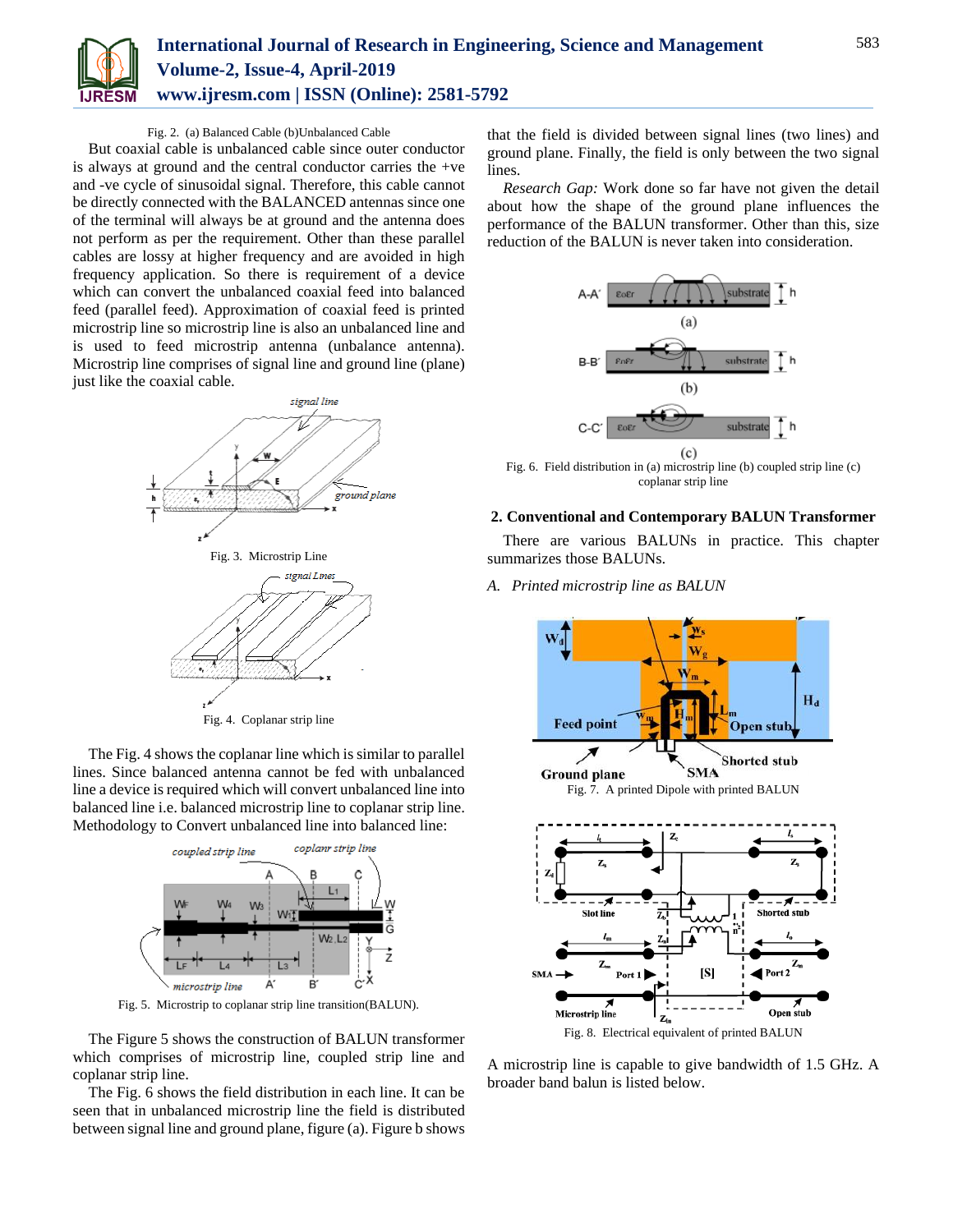

*B. Marchand BALUN*

Marchand balun is capable to give an operative band of 2.5 GHz.



*C. CPW to CPS (Coplanar Waveguide to Coplanar strip line)*



Fig. 10. BALUN using CPW for CPS transition

This transition is claimed to give a band width of 55 GHz. All these structures are suitable for the operation of conversion from balanced to unbalanced line.

Other type of BALUN used is smd BALUN. It comprises of primary winding and secondary winding. It's performance is similar to the conventional transformer.



Fig. 11. SMD BALUN form coil craft company



Fig. 12. Pin configuration of SMD BALUN



Fig. 13. PCB land pattern of SMD BALUN

SMD BALUN by coil craft is compact in size and works till 3 GHZ. This is suitable option to interface the any balanced antenna with coaxial cable.

### **3. Simulation of Printed BALUN**

Balun transformer not only is used to convert unbalanced feed to balanced feed but it is also used to convert impedances. Length of the BALUN depends on the transformation of impedance. If the impedance difference is larger than the size of the BALUN also becomes larger. In order to have smaller size of the BALUN and at the same time to cover a larger band, Taper lines are used. Klopfenstein Taper in considered to give wider band of operation.

### *A. Klopfenstein Taper*

The Klopfenstein taper is derived from a stepped Chebyshev transformer as the number of sections increases to infinity, and is analogous to the Taylor distribution of antenna array theory.



Fig. 14. A tapered transmission line matching section and the model for an incremental length of tapered line. (a) The tapered transmission line matching section. (b) Model for an incremental step change in impedance of the tapered line.

The logarithm of the characteristic impedance variation for the Klopfenstein taper is given by,

$$
\ln Z(z) = \frac{1}{2} \ln Z_0 Z_L + \frac{\Gamma_0}{\cosh A} A^2 \phi (2z/L - 1, A) \quad \text{for } 0 \le z \le L,
$$

where the function  $\varphi(x, A)$  is defined as

$$
\phi(x, A) = -\phi(-x, A) = \int_0^x \frac{I_1(A\sqrt{1 - y^2})}{A\sqrt{1 - y^2}} dy \quad \text{for } |x| \le 1,
$$

where  $I(x)$  is the modified Bessel function. The function has the following special values:

$$
\begin{aligned}\n\phi(0, A) &= 0\\ \n\phi(x, 0) &= \frac{x}{2} \\ \n\phi(1, A) &= \frac{\cosh A - 1}{A^2},\n\end{aligned}
$$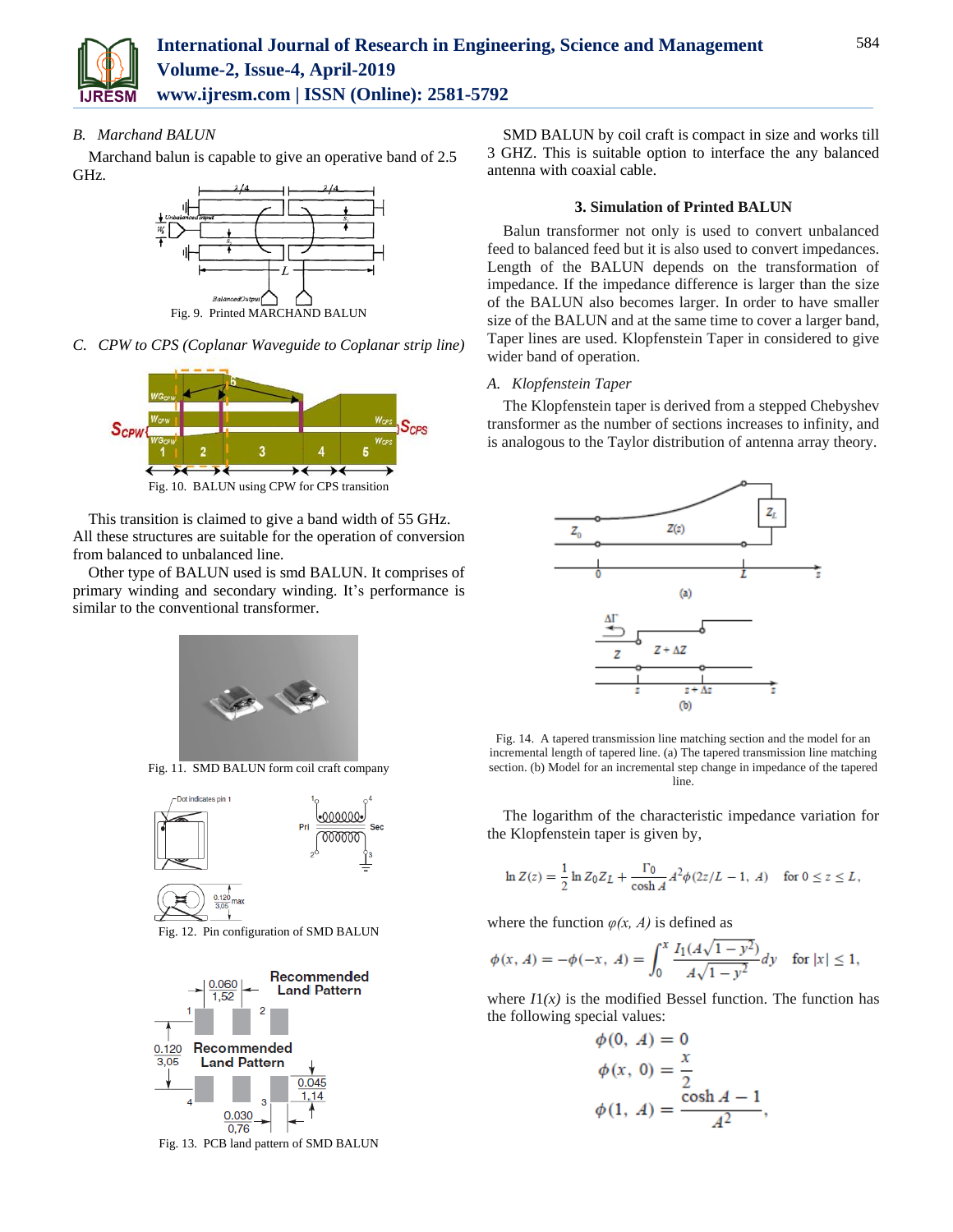

## **International Journal of Research in Engineering, Science and Management Volume-2, Issue-4, April-2019 www.ijresm.com | ISSN (Online): 2581-5792**



Fig. 15. (a) Impedance variations for the triangular, exponential, and Klopfenstein tapers. (b) Resulting reflection coefficient magnitude versus frequency for the tapers of (a).

As shown in the fig. b, K- transformer contains larger band with lesser ripple in the pass band. This variation in the ripple in pass band is uniform. For other transformer ripple magnitude is larger near the lower cut-off and decreases as the frequency increases.

Different techniques are applied to enhance the performance of the BALUN.

*Case 1)* Following is the structure of the BALUN which comprises of the microstrip line as unbalanced transmission line and then a coplanar line is added at the output of the microstrip line.



Fig. 16. BALUN for 50 Ω to 150Ω transition

A BALUN from 50  $\Omega$  to 150  $\Omega$  is designed using taper line approach.

As shown in fig. 16 (a) BALUN transformer. It is designed to transform 50 Ω unbalanced into 150 Ω balance line.

$$
\epsilon_{e} = \frac{\epsilon_{r} + 1}{2} + \frac{\epsilon_{r} - 1}{2} \frac{1}{\sqrt{1 + 12d/W}}
$$

$$
Z_0 = \begin{cases} \frac{60}{\sqrt{\epsilon_{\theta}}} \ln\left(\frac{8d}{W} + \frac{W}{4d}\right) & \text{for } W/d \le 1\\ \frac{120\pi}{\sqrt{\epsilon_{\theta}}\left[W/d + 1.393 + 0.667 \ln\left(W/d + 1.444\right)\right]} & \text{for } W/d \ge 1. \end{cases}
$$
  

$$
\frac{W}{d} = \begin{cases} \frac{8e^4}{e^{2A} - 2} & \text{for } W/d < 2\\ \frac{2}{\pi} \left[B - 1 - \ln(2B - 1) + \frac{\epsilon_r - 1}{2\epsilon_r} \left\{\ln(B - 1) + 0.39 - \frac{0.61}{\epsilon_r}\right\}\right] & \text{for } W/d > 2, \end{cases}
$$

To determine the dimension of the  $50\Omega$  line, a dielectric material of 2.2 constant and with thickness of 0.787 mm is substituted in above equations.

In order to find out the dimensions of the Coplanar strip line (CPS) following equations are used.

$$
\varepsilon_{\rm re} = 1 + \frac{\varepsilon_{\rm r} - 1}{2} \frac{K'(k_1)}{K(k_1)} \frac{K(k_2)}{K'(k_2)} \quad (\text{F/unit length})
$$
\n
$$
k_1 = \frac{s}{s + 2W} = \frac{a}{b}
$$
\n
$$
k_2 = \frac{\sinh(\pi a/2h)}{\sinh(\pi b/2h)}
$$
\n
$$
K(k) = \frac{\pi}{2} \left\{ 1 + 2\frac{k^2}{8} + 9\left(\frac{k^2}{8}\right)^2 + 50\left(\frac{k^2}{8}\right)^3 + 306.25\left(\frac{k^2}{8}\right)^4 + \cdots \right\}
$$
\nfor  $0 \le k \le 0.707$   
\n
$$
K(k) = p + (p - 1)\left(\frac{k^2}{4}\right) + 9\left(p - \frac{7}{6}\right)\left(\frac{k^4}{64}\right) + 25\left(p - \frac{37}{30}\right)\left(\frac{k^6}{256}\right) + \cdots
$$
\nfor  $0.707 < k < 1$ 

Since CPS line is balanced line one of the lines of CPS is terminated with circular stub to cover larger band. Radius of this stub is  $\lambda$ 4 of the lowest frequency i.e. 3 GHZ.



Simulated result of the BALUN is shown in figure 17. It can be observed that the performance of the BALUN is excellent from 1 GHz to 8.5 GHz. Since the goal of the project is to obtain band from 3 GHz to 11 GHz, further modification is done in the ground structure of the BALUN and the result is analyzed.

*Case2)* In this case microstrip line and coplanar strip line are kept as it is and a meandered structure is introduced in the ground plane of the BALUN. Other than this ground is added with a new curvature of radius 70 mm. The proposed structure is shown in fig .18.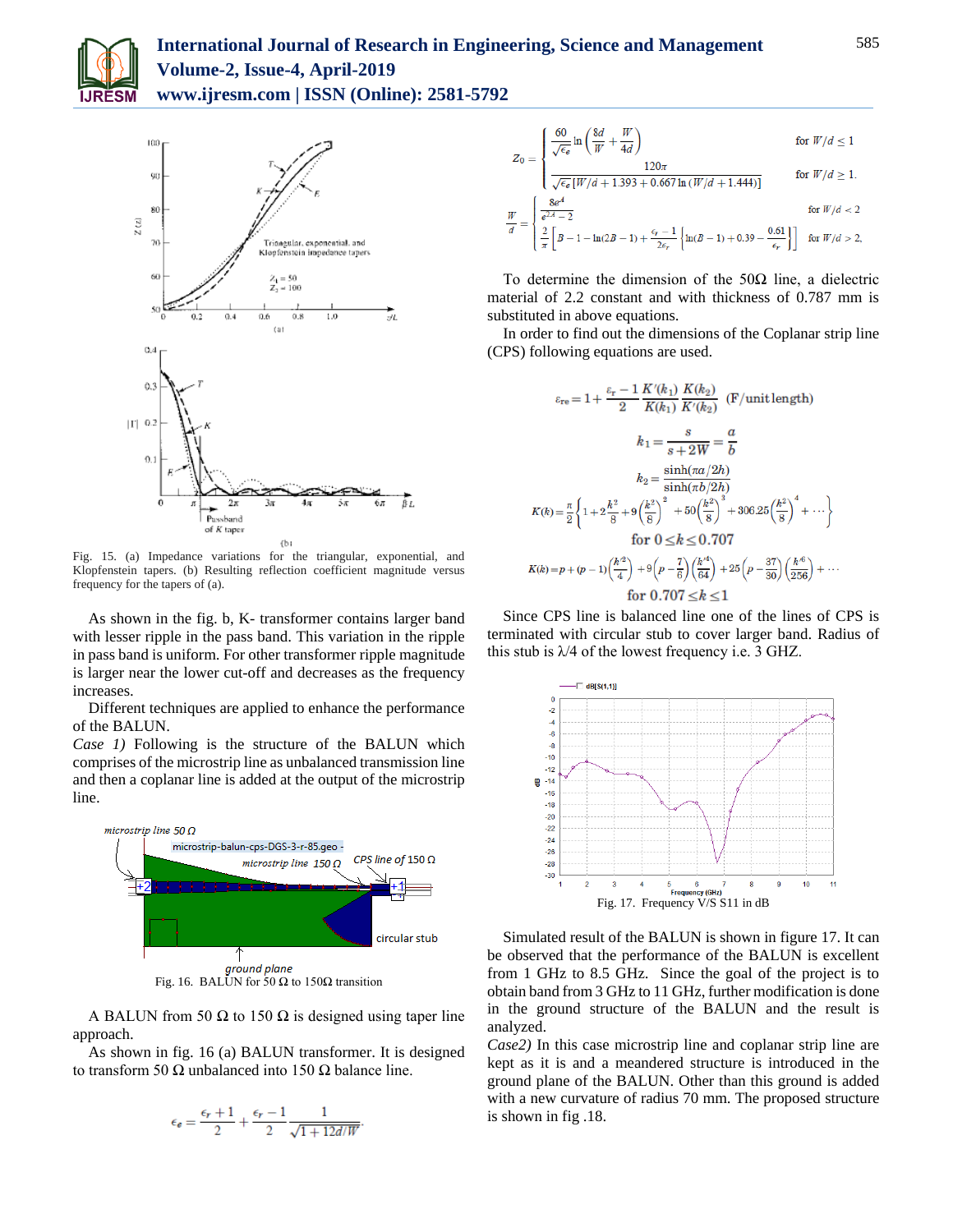



Fig. 18. BALUN with meandered structure in the ground plane



Simulated result of the BALUN is shown in fig. 18. It can be observed that the performance of the BALUN is improved from 8.5 GHz to 11 GHz as compared to the case 1 of BALUN. But there is little problem observed in the result. S11 at 5.5 GHz is just sufficient i.e. it is -10 dB. It may happen that due to manufacturing limitation the result may get deteriorated and BALUN may have band from 3 GHz to 5.5 GHZ and then from 5.5 GHz to 11 GHz. To avoid such situation further modification is added in the BALUN.

*Case 3)* In this case meander structure from the ground plane is removed and a continuous ground plane with curvature of 80 mm is used, fig. 7. Rectangular portion of the ground plane is of 12.2 mm.



Fig. 21 shows the simulated result of BALUN with new ground plane. It can be observed that BALUN performance is improved with the new structure of the ground plane. S11 is lesser than -11.8 dB throughout the band. Band covered by the BALUN is from 1 GHz to 11 GHz so it is sufficient to cover UWB.

*Case 4)* As a further improvement, BALUN is added with a fround plane with same curvature but the rectangular portion of the ground plane is of 12.2 mm.



Fig. 22. BALUN with ground plane of curvature 80mm and smaller rectangular portion



Fig. 23 shows the simulated result of BALUN with new ground plane. It can be observed that BALUN performance is improved with the new structure of the ground plane. S11 is lesser than -13 dB throughout the band. Band covered by the BALUN is from 1 GHz to 11 GHz so it is sufficient to cover UWB.

### **4. Balanced printed BALUN**

In order to verify the performance of the proposed BALUN a microstrip-CPS-microstrip is designed.



Fig. 25 is the BALUN proposed in fig. 24. Same structure is duplicated to have a microstrip-CPS-microstrip configuration.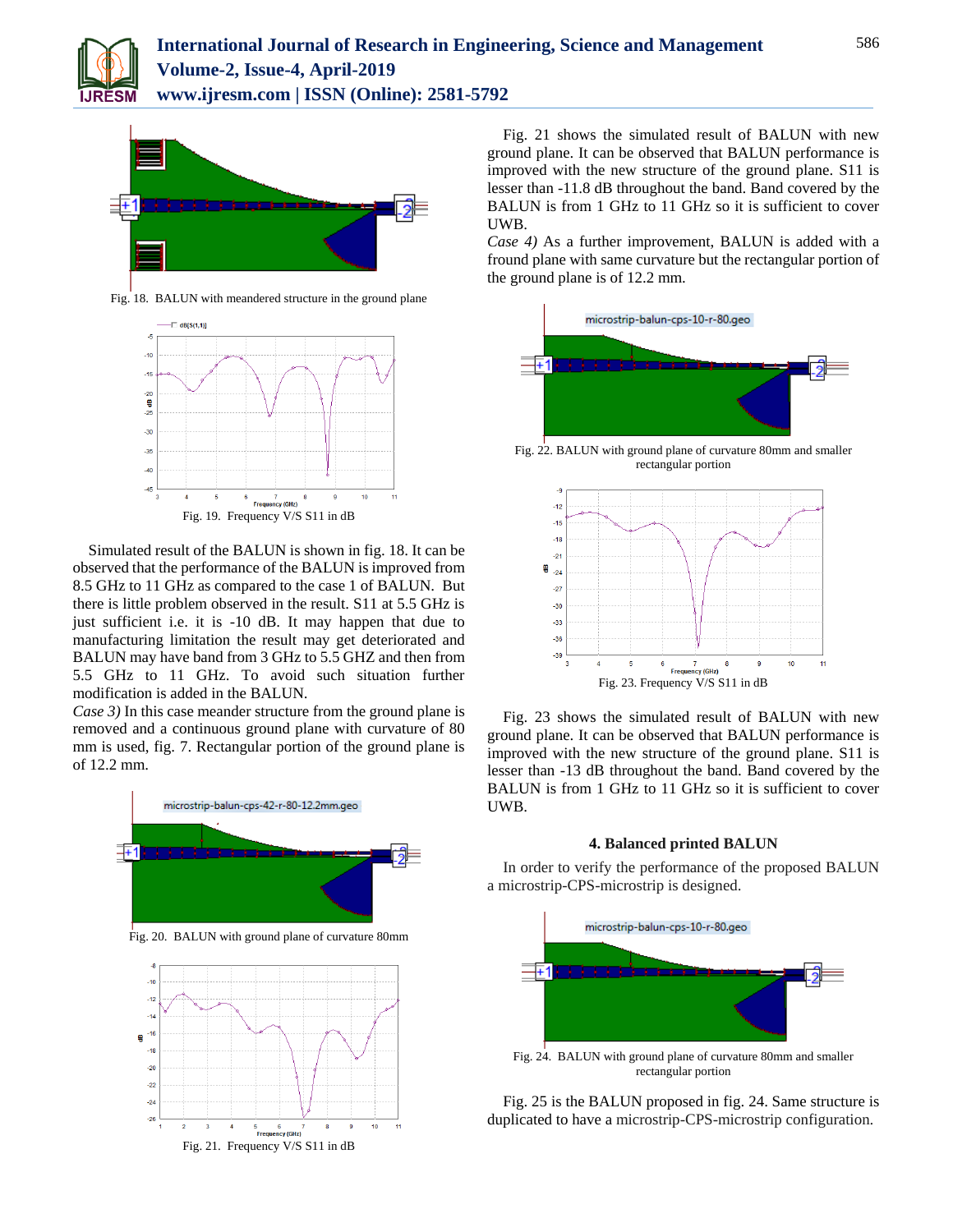



### *A. Compact BALUN*

Microstrip-CPS-Microstrip line gives a band from 1.64 GHz to 9 GHZ. It can be seen that the insertion loss is less than -1.65 dB. Larger structure needs larger substrate and so increases cost and at the same time larger length of the conductor causes conduction loss. So small size of BALUN is designed as shown in figure.



Fig. 27. Compact BALUN (a) Continuous ground plane and (b) Step ground plane.

The compact BALUN comprises of microstrip line section as the input port and output port to accommodate coaxial feed.



Fig. 28. Compact BALUN

The middle section is coplanar transmission line and length is 11.5 mm. Last section is 3mm and is Coplanar strip line of 125 Ω. Length of microstrip line is 5 mm and is chosen to accommodate SMA connector.



| Bandwiddl analysis of BALON for different CFS feligul. |                 |               |           |
|--------------------------------------------------------|-----------------|---------------|-----------|
| <b>CPS</b>                                             | Start frequency | End frequency | $-10$ dB  |
| length                                                 | (GHz)           | (GHz)         | Bandwidth |
|                                                        | 2.09            | 6.34          | 4.25      |
|                                                        |                 |               |           |
|                                                        | 944             | 5.79          | 3.846     |

Table 1 shows that there is decrease in the bandwidth of BALUN w.r.t. CPS line length. It is observed that as the length of CPS line increases the bandwidth reduces.